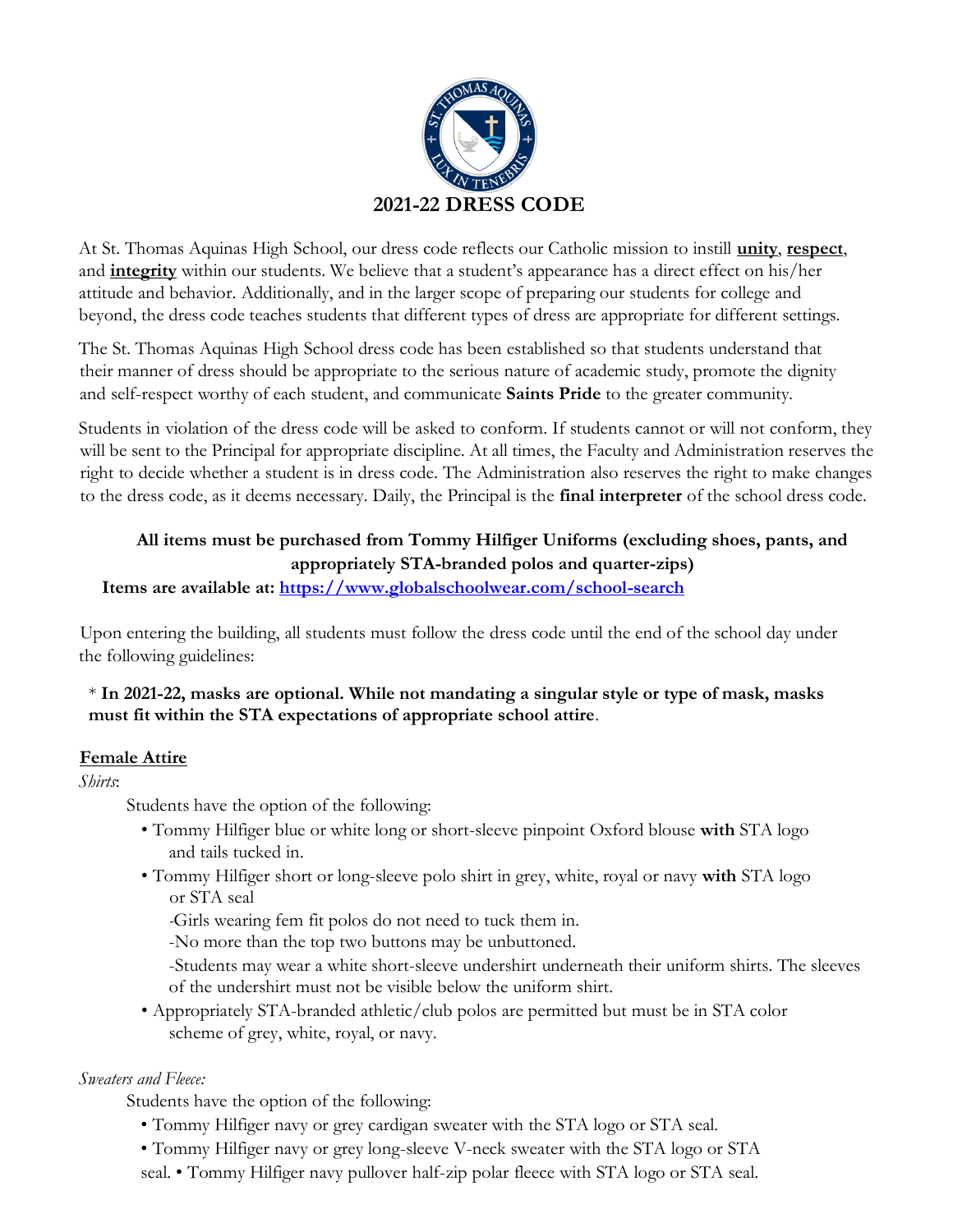- Tommy Hilfiger classic navy blazer, STA logo *optional*.
- STA athletic and fleece quarter-zips that are similar in nature to the Tommy Hilfiger half-zip are acceptable if in the STA color scheme of grey, white, royal, or navy. Quarter-zips must be from an STA sport or activity and STA-branded appropriately.

All options must be worn over an Oxford blouse or STA polo. No full zip jackets of any kind are allowed to be worn inside.

#### *Pants*:

• Tommy Hilfiger straight leg pant in navy or khaki. *\*\*Please note this is the* **only** *item that can be purchased outside of Tommy Hilfiger Uniforms. However, it must fit the specifications of the pants provided by Tommy Hilfiger Uniforms.\*\** 

-Pants must be hemmed and must have inverted pockets; outside pockets are not permitted. -Pant legs are not to be rolled or ankle length. -A brown or black leather belt is to be worn at all times.

#### *Shorts*:

• Tommy Hilfiger navy or khaki Bermuda shorts may be worn until September 30 and from May 1 until the end of the school year.

-A black or brown leather belt is to be worn at all times.

#### *Skirts*:

• Tommy Hilfiger A-line side-button skirt or skort in khaki or navy. *\*\*Please note that no other style of skirt, skort or dress is permitted. \*\**

-Skirts must be worn with solid-colored ankle socks, navy or white knee highs or solid colored tights. -Students may wear tights, leggings, and yoga pants underneath the skirt or skort. Acceptable colors are navy, white, gray, black, or tan.

-The length of the skirt must go to two inches longer than the longest fingertip when students' arms are at their side

#### *Footwear*:

• The dress code shoe for **all** students is a leather boat shoe in the following colors: tan, brown, black, navy, or grey. No other shoes are permissible.

-Solid colored socks are to be worn at all times.

*Please note: Boots will be allowed for the winter season from the first day of Quarter 2 through the last day of Quarter 3. Boot selections may not take away from students' clean and professional appearance.* 

#### *Outerwear***:**

- Sweatshirts (crew, quarter-zip or hoodies) are NOT allowed.
- Jackets and coats, including STA outerwear, cannot be worn **inside** the building including on dress down days.
- Hats are not allowed to be worn inside the building including on dress-down days.
- Scarves are not allowed to be worn inside the building.

#### *Personal Grooming:*

- Extreme (bright, distracting or unnatural) hair color and hairstyles are not allowed.
- Except for earrings, body or facial piercing is not allowed.
- No visible tattoos are allowed.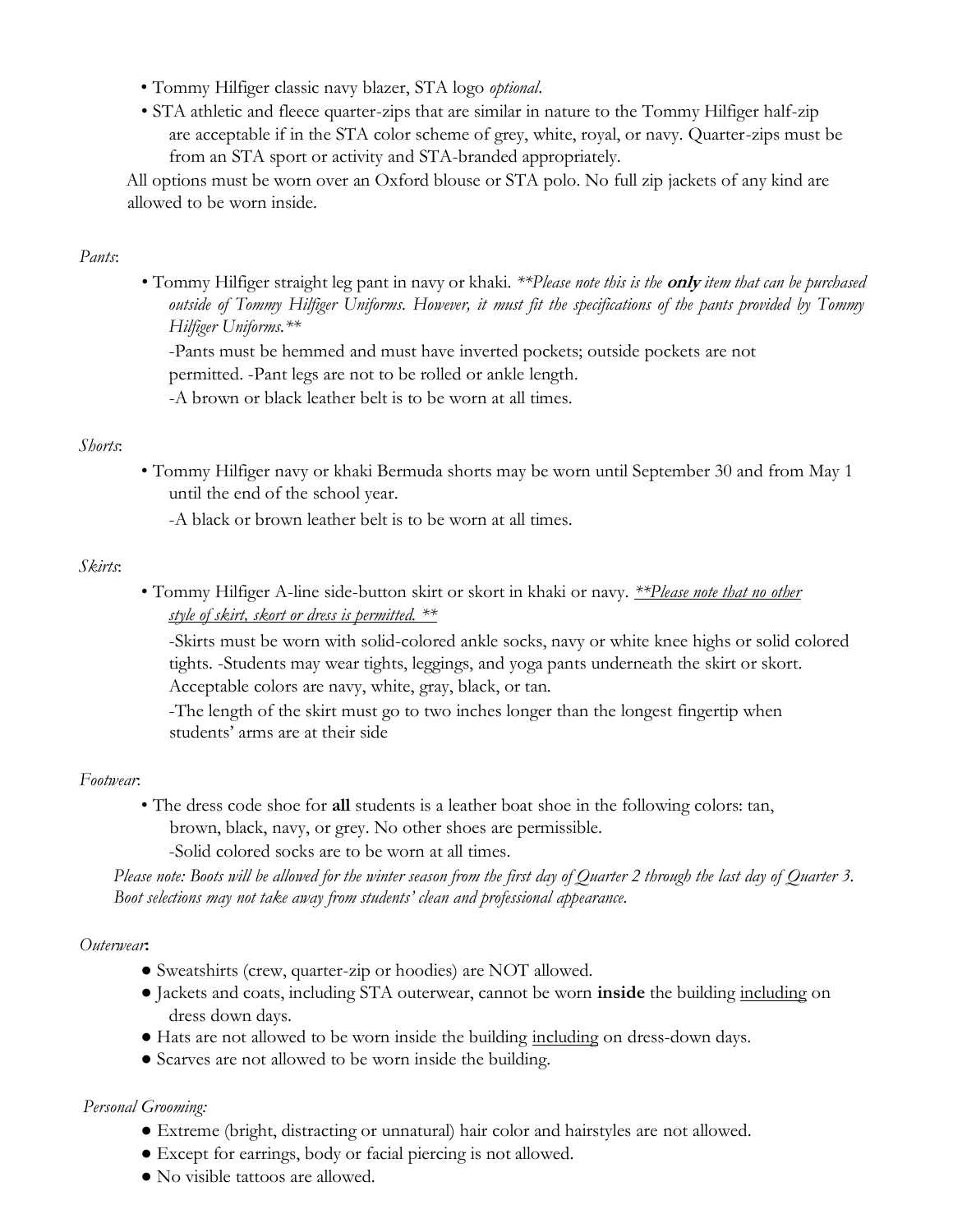● Detention will be assigned to any student not in compliance with these personal grooming guidelines.

### **Male Attire**

*Shirts*:

Students have the option of the following:

- Tommy Hilfiger blue or white long or short-sleeve pinpoint Oxford shirt **with** STA logo worn with a necktie.
- Tommy Hilfiger short or long-sleeve polo shirt in grey, white, royal or navy **with** STA logo or STA seal.
- Appropriately STA-branded athletic/club polos are permitted but must be in STA color scheme of grey, white, royal, or navy.

-All shirts are to be **tucked in.** 

-Ties must be simple and not of a distracting nature.

-Students may wear a white short-sleeve undershirt underneath their uniform shirts. The sleeves of the undershirt must not be visible below the uniform shirt.

#### *Sweaters and Fleece:*

Students have the option of the following:

- Tommy Hilfiger navy or grey long-sleeve V-neck sweater with the STA logo or STA seal.
- Tommy Hilfiger navy pullover half-zip polar fleece with STA logo or STA seal.
- Tommy Hilfiger classic navy blazer, STA logo *optional.*
- STA athletic and fleece quarter-zips that are similar in nature to the Tommy Hilfiger half-zip are acceptable if in the STA color scheme of grey, white, royal, or navy. Quarter-zips must be from an STA sport or activity and STA-branded appropriately.

All options must be worn over an Oxford shirt and tie or STA polo. No full zip jackets of any kind are allowed to be worn inside.

## *Pants*:

• Tommy Hilfiger flat front pants in khaki or navy with pockets at the waist/hip and inverted back pockets. *\*\*Please note this is the* **only** *item that can be purchased outside of Tommy Hilfiger Uniforms. However, it must fit the specifications of the pants provided by Tommy Hilfiger Uniforms.\*\**  -Pants must be hemmed.

-No outside pockets are allowed.

- -Pant legs are not to be rolled or ankle length.
- -A black or brown leather belt is to be worn at all times.

#### *Shorts*:

• Tommy Hilfiger navy or khaki flat front shorts may be worn until September 30 and from May 1 until the end of the school year.

-A black or brown leather belt is to be worn at all times.

#### *Footwear*:

• The dress code shoe for **all students** is a leather boat shoe in the following colors: tan, brown, black, navy, or grey. No other shoes are permissible.

-Solid colored socks are to be worn at all times.

*Please note: Boots will be allowed for the winter season from the first day of Quarter 2 through the last day of Quarter 3.*